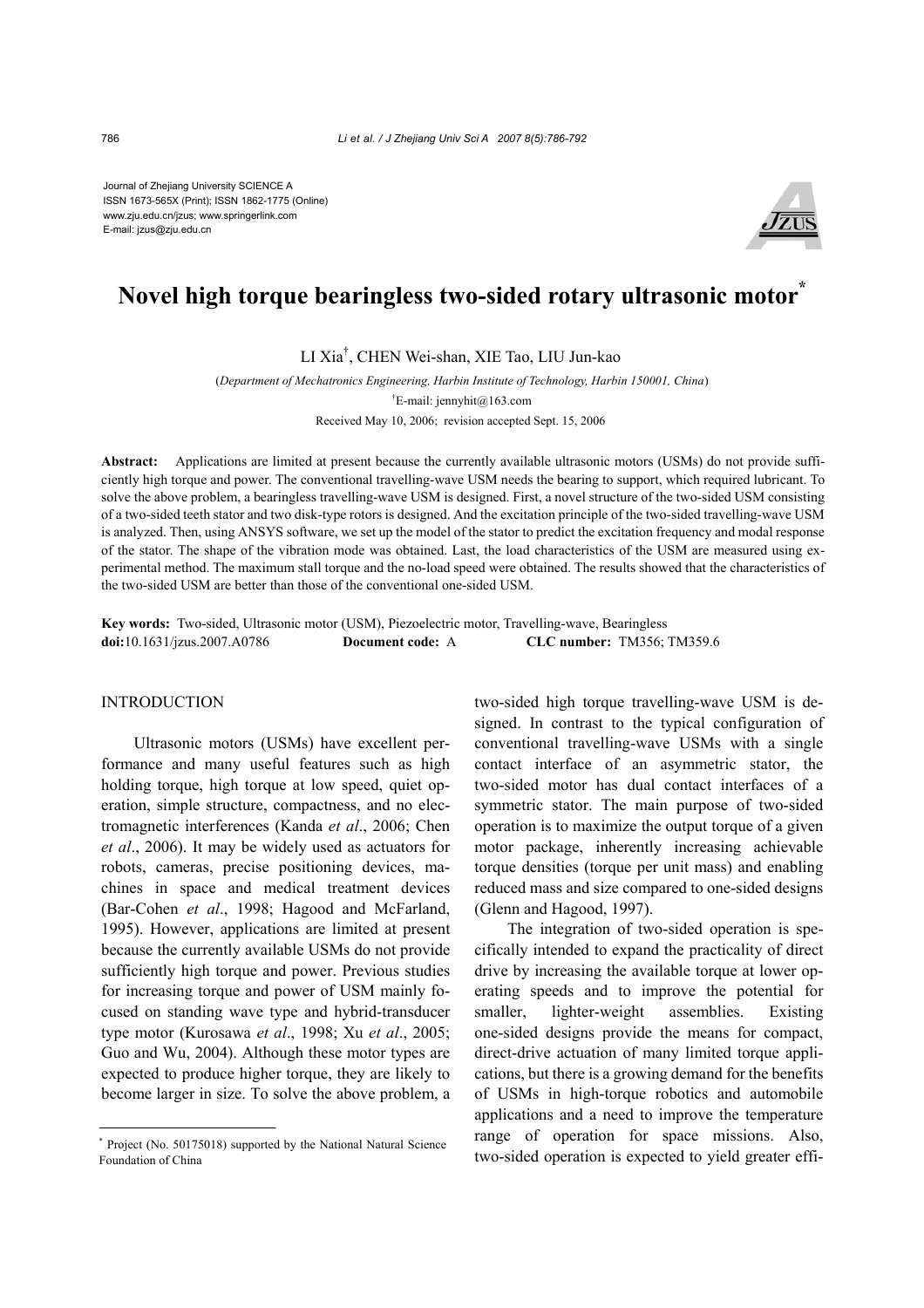ciencies than single-sided operation, and the built-in symmetric aspects of the two-sided motor should contribute to thermal stability. Petit *et al*.(2001) even went as far as testing their stators with two rotors, similar to the two-sided implementation of the disk motor by (Glenn and Hagood, 1997). Kawai *et al*.(1995) and Jin *et al*.(1998) also designed a two-sided travelling-wave USM. Their results clearly supported the two-sided piezoceramic travelling-wave USM that produced approximately twice as high maximum torque and output power with little added mass, as the conventional USM employing a piezoceramic of the same diameter and the same resistive resin material (Glenn and Hagood, 1997; Kawai *et al*., 1995; Jin *et al*., 1998).

The conventional travelling-wave USM needs the bearing to support, which required lubricant. The application of USM on aeronautics and space is limited. In our research, we design a bearingless two-sided piezoelectric travelling-wave USM, and clarify the principle of motion of the travelling-wave motor and the driving method of flexible wave. Finite element method (FEM) was used to analyze the vibration mode of the two-sided teeth stator of the travelling-wave USM. The load characteristics of USM were measured using experimental method. The maximum stall torque of the two-sided travelling-wave USM was obtained. Experiment results showed that the characteristics of the two-sided USM are better than those of the conventional USM.

## STUDY OF THE TWO-SIDED USM

## **Motor structure**

The rotors of the two-sided USM fabricated by Glenn (2002), are fixed, and the stator turns. The USM needs the brush to deliver quadriture voltage signals to the rotating frame of the piezoceramics. The signal noise generated at the brush contact is not negligible. In this paper, the shaft of the stator is fixed, the two rotors rotate.

The configuration of the two-sided USM shown in Fig.1 consists of a dual teeth stator, two rotors, frictional material and six bolts. The heart of the piezoelectric travelling-wave rotary USM is the stator, a comb-toothed structure, bonded by two piezoceramics for exciting a travelling-wave about its circumference. There are sixty 2 mm thick teeth on each side of the stator. The teeth provide a means for increasing the thickness of the stator for greater amplification of the transverse surface displacements with significantly increasing flexural stiffness, and also disperse the dust created by friction and keep the contact surface clean. The stator is near the rotor. The interface between the stator and the rotor is conical surface, which can support the rotor without using bearing. The friction material sticking on the conical surface of the rotor can ensure good pre-elasticity and large radial stiffness when the cone-shaped surface contacts the stator. Bolts are used to connect the rotors and stator, provide the pretightening force between the rotors and the toothed stator. Between the rotors and bolts are rubber shims to allow variable preload. The leads welded on piezoceramics are connected with wire leading out through holes machined in the stator shaft.



**Fig.1 Structure of the ultrasonic motor** 

There are two piezoceramics bonded to each side of the two-sided stator for exciting a travelling-wave about its circumference. PZT8, whose size parameter is ∅60 mm×∅16 mm×1 mm was chosen to excite the travelling-wave.

#### **Working principle**

The speed and torque of a piezoelectric travelling-wave rotary USM are derived from frictional contact forces acting at the interface of the two bodies, one of which has a travelling flexural wave excited about its circumference by piezoceramics. The displacements at the surface of the excited body follow elliptical trajectories, the velocity of which is horizontal, or in-plane, at the peaks of the wave. Typically, the piezoelectrically driven vibrating element is the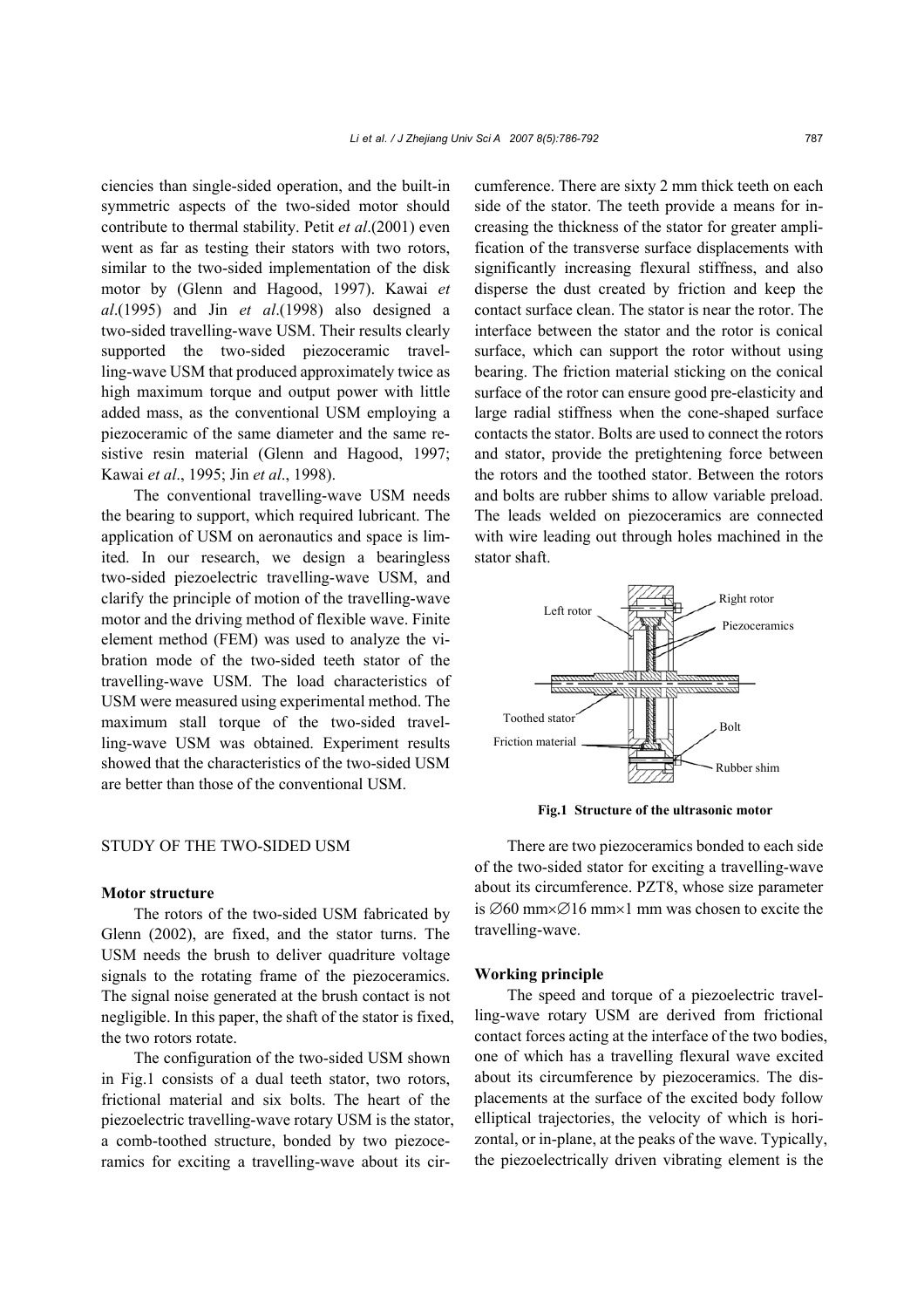stator, and the passive component pressed into contact with the stator is the rotor, driven into rotary motion by the tangential forces at the contact surface.

A blown in Fig.2 shows the relative motion of the wave and the tips of the teeth. As the travelling-wave propagates around the circumference of the vibrating structure, the teeth have elliptical trajectories with only a horizontal component of velocity at the peaks and valleys of the wave. USMs of the rotary travelling-wave type are typically driven near resonance in the tens of kilohertz (above the 20 kHz limit of human hearing) generating wave amplitudes in the order of microns. The effect of coupling a rotor to the peaks of the wave is to rectify the microscopic displacements of the stator into a continuous rotary stroke of either the rotor(s) or the stator itself. Note that the direction of motion of the wave is opposite that of the relative velocity between the rotor and stator, with respect to the frame of the stator. Also, the propagation direction of the wave, and thus the rotation direction of the rotor, may be reversed by inverting the voltage phase on either of the piezoelectric arrays (Glenn and Hagood, 1997; Glenn, 2002).



Elliptical trajectory Instantaneous tooth velocity



As illustrated in Fig.3, excitation of the travelling-wave is typically realized by the phased superposition of two standing waves. Two piezoelectric arrays, bonded to the upper and lower surfaces of the stator and identified in the figure as A and B are etched and poled so as to spatially coincide with the desired pair of orthogonal degenerate modes of circumferential wavelength *λ*. Specifically, each array consists of segments of width *λ*/2 and alternating polarization, with the two arrays being offset from one another by *λ*/4.

Phase A is driven with  $V_0 \sin \omega t$  and Phase B with  $V_0 \cos \omega t$ . The displacement on each piezoceramic is



**Fig.3 Driving method of flexible travelling-wave**

$$
y_1 = V_0 \sin \omega t \sin n\theta, \qquad (1)
$$

$$
y_2 = V_0 \cos \omega t \cos n\theta, \qquad (2)
$$

where  $V_0$ ,  $\theta$ ,  $\omega$  and *t* respectively refer to the amplitude, phase angle, vibration frequency and vibration time.  $n = \omega / \nu = 2\pi / \lambda$  describes the wave number on the stator circumference.

Then, mathematically, how a travelling-wave is derived from orthogonal standing waves can be described by the trigonometric identity

$$
y = y_1 + y_2
$$
  
=  $V_0 \sin \omega t \sin n\theta + V_0 \cos \omega t \cos n\theta$  (3)  
=  $V_0 \cos(n\theta - \omega t)$ .

This expression is just that of one of the travelling flexible waves. That is to say the flexible travelling-wave is formed by two-resonance modes of  $\pi/2$ phase difference in time and space.

## FINITE ELEMENT MODEL

ANSYS finite element modal analysis was used as a final design tool to validate the expected modal frequencies and also to guarantee that other modes do not interfere with the generation of the travelling-wave (Duan *et al*., 2005; Frangi *et al*., 2005). The stator vibration modal of the ring-type USM was calculated by using the simple bending model of a bar (Juang and Gu, 2003). The actual stator of the two-sided travelling-wave USM has a complex shape. As the cross section of the stator is conical surface with two-sided teeth, it is difficult to predict the shape of the stator travelling-wave. So, we calculate the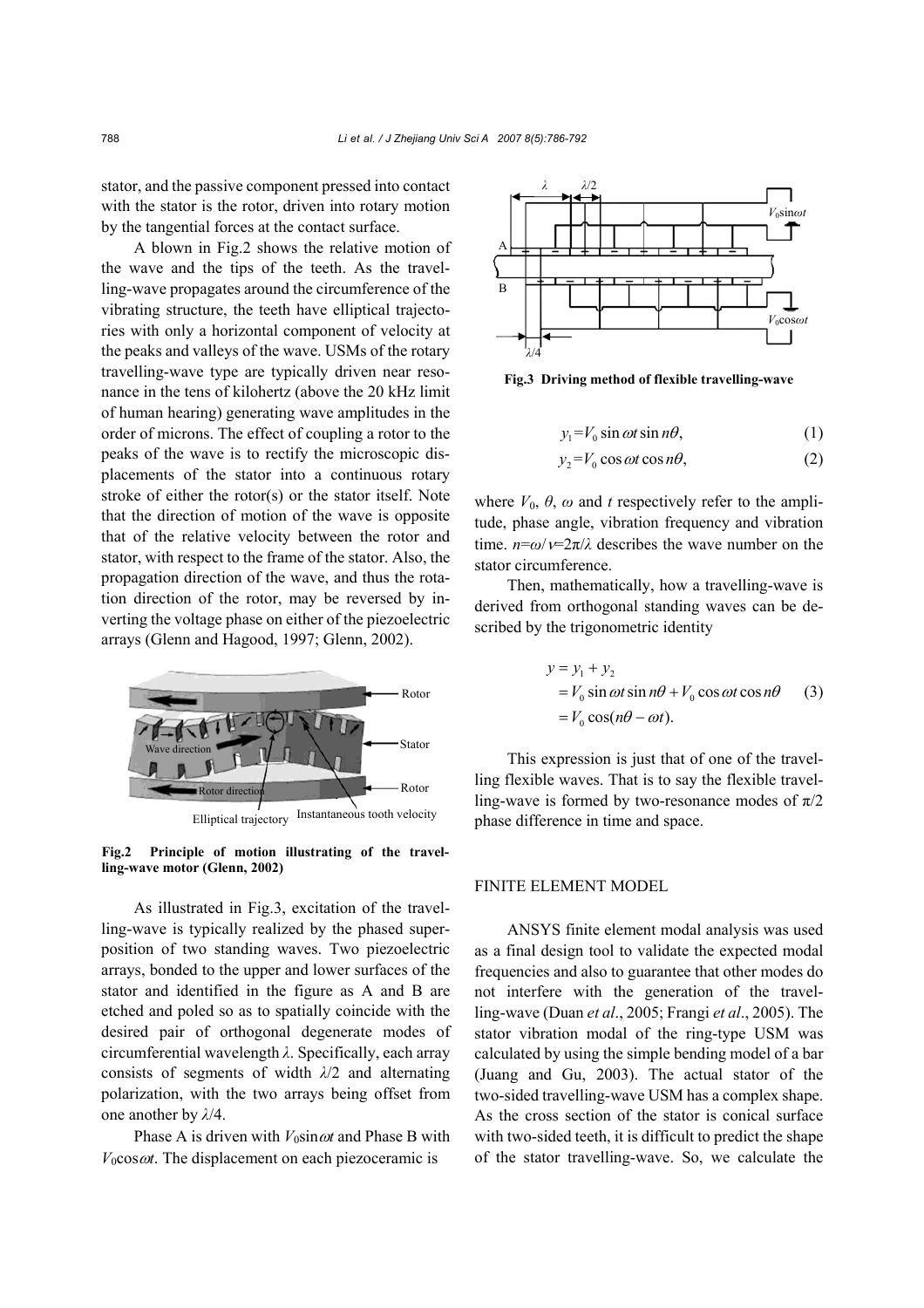stator vibration modal by using FEM.

ANSYS 9.0 FEM analytical software was used to deal with the vibration modal of unitary PZT and the stator. Here, the function of the PZT is electrostatic-structural conversion. So the element of PZT chooses finite element SOLID227 that support the coupled-field. In coupled-field analysis, the two PZT can be looked on as double piezoelectric films in order to get resonance frequency of the USM. The electric boundary condition is short circuit (resonance) case. For the short-circuit case the top and bottom electrodes are grounded (voltages are set equal to zero).

The performance of USMs is related to the choice of the vibration mode. As the stator was ideally simply fixed, we choose the vibration modal of no nodal circle, which is beneficial for the work of USMs. So (6, 0) vibration modal is chosen here.

The ideal track of driving particles of the stator is planar elliptical track in the circumferential tangent direction. This ideal track will occur only when the position of the stator teeth is designed on the wave amplitude of the preferentially chosen vibration mode. Otherwise, one side of the tangent driving function of driving particles of the stator weakens; another side of the real track has radial vibration that will produce no power friction. So the teeth are designed on the outer circumference of the stator. In order to ensure the coherence of different driving particles, teeth number ought to be divided exactly by the wave number. The teeth number is 60.

Fig.4 is the third vibration modal, the vibration frequency of which is 22.19 kHz. The difference of this result with the practically driving resonance frequency of 21.59 kHz is in 3% error range.



**Fig.4 The third vibration mode of the stator**

# ANALYSIS OF RESONANCE STATE PER-FORMANCE

A prototype motor was fabricated. The stator diameter, right rotor diameter and left rotor diameter were respectively 70 mm, 90 mm and 100 mm. The stator was made of steel. The rotor was made of aluminum. Modified polytetrafluoroethylene as frictional material is adhered to the rotor's frictional surface. Fig.5 is the photo of the prototype motor.



**Fig.5 Prototype motor's photo**

Before the motor was assembled, the input impedance characteristic of the motor was measured using impedance analyzer (4294 A, Agilent Inc.) at  $0.5V<sub>RMS</sub>$ . Fig.6 and Fig.7 show the measured results in which curves *A* and *B* illustrate the impedance and phase variation versus exciting signal frequency. The frequency of the two piezoceramics has little difference, but it is in the range accepted. In the resonance state, the piezoceramic is pure resistor with minimum resistor value. The measured results above being different from FEM calculated results is mainly caused by the FEM simulation errors, such as the inaccuracy of the material property parameters between the real and simulation ones, neglecting of the epoxide resin, etc.

# EXPERIMENT AND RESULTS

#### **Experiment platform**

A schematic of the drive electronics is illustrated in Fig.8. Fig.9 is the photo of experiment platform. Quadrature sinusoids were generated by a wave function generators acting in tandem with a master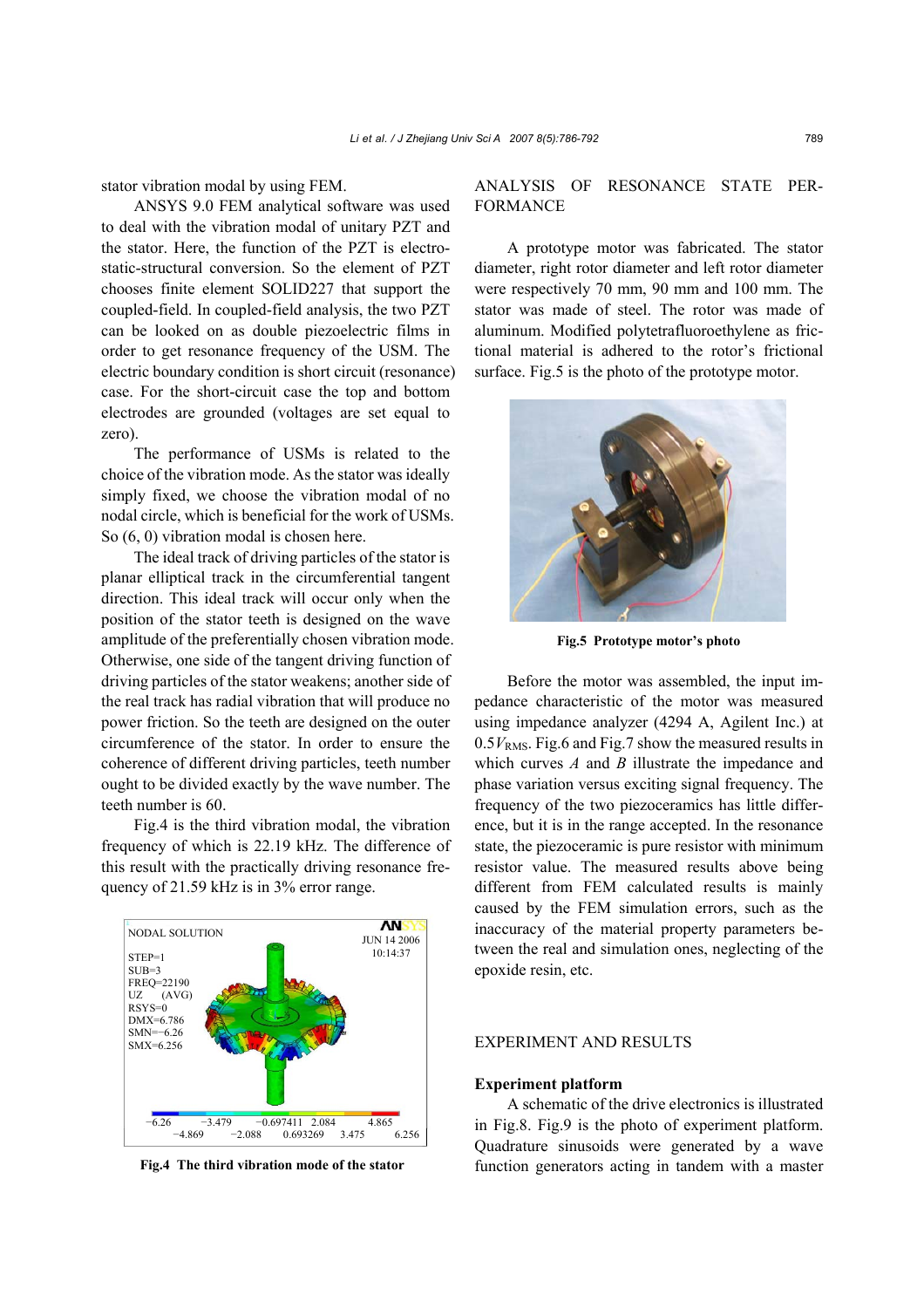

**Fig.6 The resonance frequency of the first driving PZT**



**Fig.8 Schematic diagram of driving-circuit** 

and a slave. The master generator provided digital control of the drive frequency of both waveforms, whereas the slave generator was configured in phase-lock mode and triggered by the master to provide analog control of the phase difference between the two waveforms. The two signals were then amplified by an ML3860C high power stereo amplifier followed by a pair of ML2102 digital inductance.

#### **Mechanical output characteristics**

A preload of 5 N was applied on the motor to generate driving friction force. Applied driving voltage was  $V=150V_{\text{pp}}$  with phase difference of the two input signals being 90 degrees, we adjusted the driving frequency from 21.35 kHz to 21.85 kHz and measured the motor speed. The relationships are shown in Fig.10. It can be concluded that the best working frequency was 21.59 kHz. Under the preload of 5 N, the motor reached its maximum speed of 76





 **Fig.9 Experiment platform photo**

r/min when there was no mechanical load. The figure shows that the practical resonance frequency of 80 Hz is bigger than that before the motor was assembled.

The load characteristics of the motor were altered by adding weights to the pulley device which dragged the motor through a string. Fig.11 shows the relationships between the motor speed and mechanical load under various preload. Under the condition of driving voltage of  $150V_{\text{pp}}$ , the motor achieved its maximum torque of 0.5 N·m. With increasing mechanical load, the speed fell sharply as the preload cannot supply enough normal force for the driving friction force and slipping occurred between the driving tip and slider. With increasing of preload, the mechanical output force increased, while the speed decreased.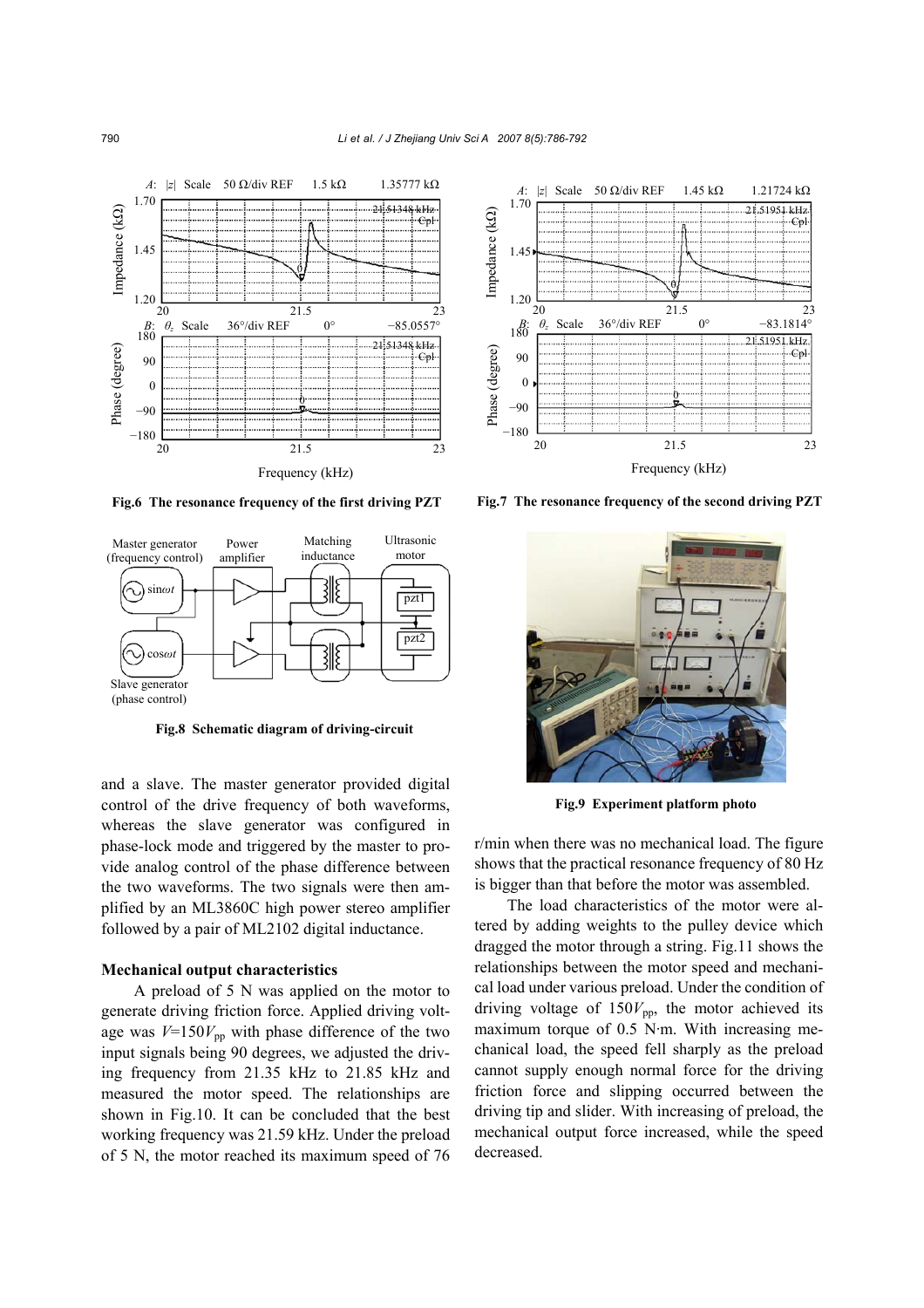

Table 1 compares the conventional USM by Hao and Chen (2006) and the two-sided USM in this paper. The two-sided travelling-wave USM produced approximately twice as high maximum torque with little added size as the conventional USM using a piezoceramic of the same diameter.

**Table 1 Comparison between the conventional USM and two-sided USM** 

|                              | Conventional<br>USM | Two-sided<br>USM |
|------------------------------|---------------------|------------------|
| Stator diameter (mm)         | 60                  | 70               |
| PZT8 outer diameter (mm)     | 60                  | 60               |
| PZT8 thickness (mm)          |                     |                  |
| Maximum torque $(N \cdot m)$ | 0.28                | 0.50             |

## **CONCLUSION**

A novel bearingless two-sided travelling-wave USM is proposed. The interface between the stator and the rotor is cone-shaped surface, so the rotors were directly supported without bearing. The two-sided motor can produce a large vibrating force and amplitude because the elastic body of the vibrator is sandwiched by two piezoeramics. The major advantages of the two-sided USM are most definitely improved torque and torque density. By measuring the load characteristics of the prototype motor, the maximum no-load speed of the motor reached 76 r/min, and its maximum stall torque reached to 0.5 N·m. In robotics and space missions where any savings of either mass or size are greatly valued, the USM will be used. Also, the symmetric aspect of the two-



sided design promotes thermal stability, making it better suited to harsh environments than other USM.

#### **References**

- Bar-Cohen, Y., Bao, X., Grandia, W., 1998. Rotary Ultrasonic Motors Actuated by Traveling Flexural Waves. Proceedings of the SPIE International Smart Materials and Structures Conference, San Diego, CA, **3329**:794-780.
- Chen, Y., Lu, K., Zhou, T.Y., Liu, T., Lu, C.Y., 2006. Study of a mini-ultrasonic motor with square metal bar and piezoelectric plate hybrid. *Jpn. J. Appl. Phys.*, **45**(5B): 4780-4781. [doi:10.1143/JJAP.45.4780]
- Duan, W.H., Quek, S.T., Lim, S.P., 2005. Finite element analysis of a ring type ultrasonic motor. *Proc. of SPIE*, **5757**:575-586. [doi:10.1117/12.597983]
- Frangi, A., Corigliano, A., Binci, M., Faure, P., 2005. Finite element modelling of a rotating piezoelectric ultrasonic motor. *Ultrasonics*, **43**(9):747-755. [doi:10.1016/j.ultras. 2005.04.005]
- Glenn, T.S., 2002. Mixed-domain Performance Model of the Piezoelectric Traveling-wave Motor and the Development of a Two-Sided Device. Ph.D Thesis, MIT.
- Glenn, T.S., Hagood, N.W., 1997. Development of a two-sided piezoelectric rotary ultrasonic motor for high torque. *Proceedings of SPIE*, **3041**:326-338. [doi:10.1117/ 12.275657]
- Guo, J.F., Wu, J.G., 2004. Research on the high torque and high precision ultrasonic motor for aerospace application. *Journal of Astronautics*, **25**(1):70-76 (in Chinese).
- Hagood, N.W., McFarland, A.J., 1995. Modeling of a piezoelectric rotary ultrasonic motor. *IEEE Transactions on Ultrasonics Ferroelectrics and Frequency Control*, **42**(2): 210-224. [doi:10.1109/58.365235]
- Hao, M., Chen, W.S., 2006. Analysis and Design of a Ring-type Traveling Wave Ultrasonic Motor. Proceedings of the 2006 IEEE International Conference on Mechatronics and Automation, Luoyang, China, p.1806-1810. [doi:10.1109/ICMA.2006.257508]
- Jin, L., Cheng, Z.H., Wang, F.Q., 1998. A new-type piezo-